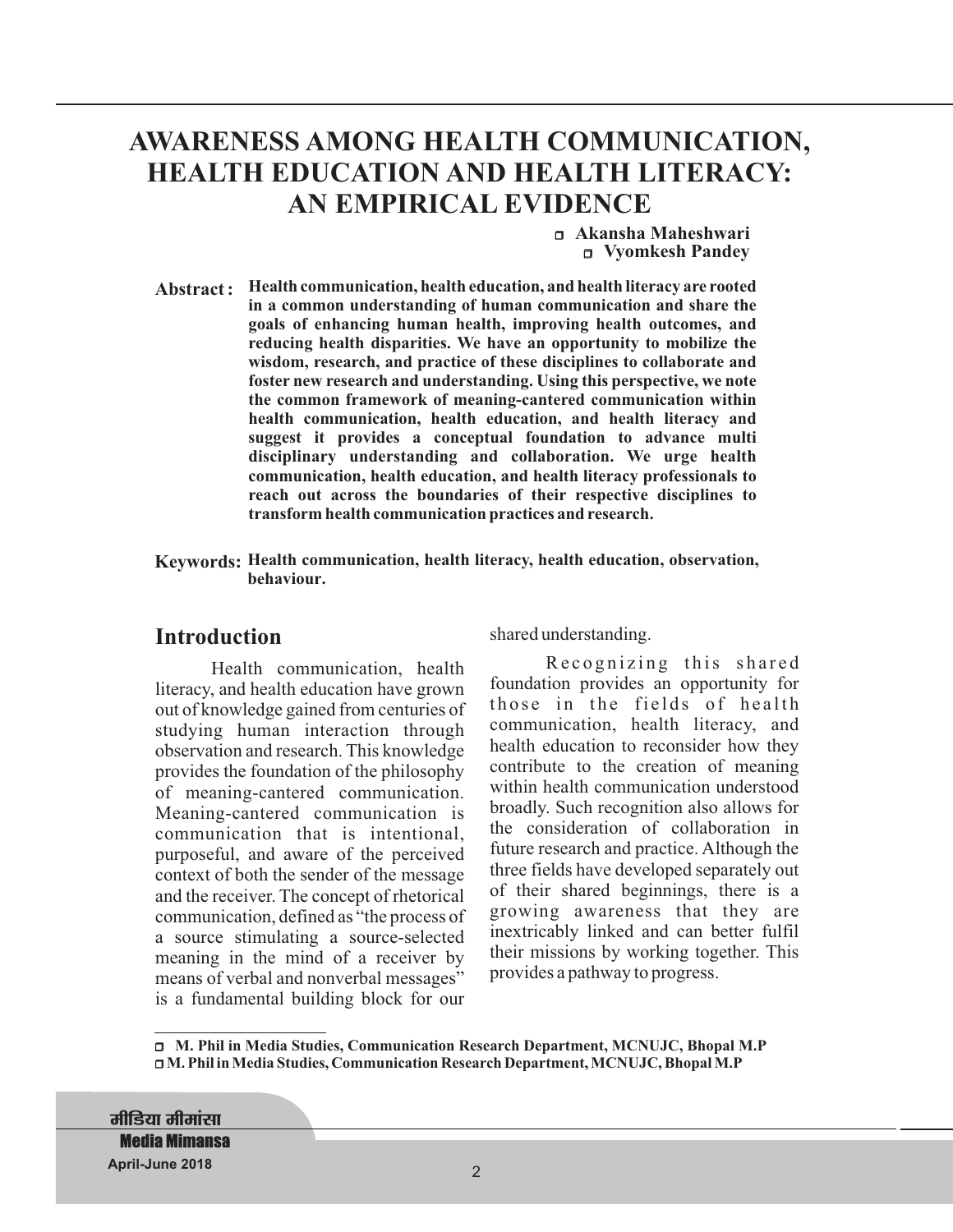#### **Health Communication**

The specific field of health communication evolved to what the National Institutes of Health and the Centre for Disease Control and Prevention (NIHCDCP) have defined as "the study and use of communication strategies to inform and influence individual decisions that enhance health." There also has been a growing understanding of the broader implications of the systems and influences that impact how individuals and groups perceive health.

The interpersonal and mass communication of health information to patients and the public is complicated.

## **Health Literacy**

When Scott Ratzan and Ruth Parker described health literacy as "the degree to which individuals have the capacity to understand basic health information and services needed to make appropriate health decisions," they identified a unifying basis for a field of inquiry. A recent *NAM Perspectives* paper discussed the requirements for a new definition of health literacy and suggested "a definition should include a description of this multidimensionality; an explanation of a variety of settings and modes and media; and the unique psychological impact of health literacy on empowerment and health decisions."

## **Health Education**

The discipline of health education was founded at the turn of the 19th century to assist individuals and populations in adopting healthier lifestyles and to help those with existing medical conditions improve their quality of life. Health education is often described as a social science, a strategy aimed at working with individuals to promote health and prevent disease and disability.

#### **Interplay among Health Communication, Health Education, and Health Literacy**

The fields of health communication, health education, and health literacy share the idea that strategic communication—using the tools of spoken, written, and gestured communication in a variety of cultural settings—can help individuals, groups, and whole systems grow, learn, and make positive health decisions. All three disciplines believe evidence-based materials should be used to achieve more equitable access to health information and to resources among vulnerable populations.

## **ACall toAction**

Researchers and practitioners from the fields of health education, health literacy, and health communicators can create greater, meaningful progress by acknowledging that each discipline is part of a broader tableau with a similar ultimate purpose.

For our part, we, the authors, have come together from these three fields to support the formation of the new Action Collaborative on Communication and Education for Health under the auspices of the Roundtable on Health Literacy of the National Academies of Sciences, Engineering, and Medicine. Its members will work together to

- i. develop transformative strategies to improve the health of communities and individuals;
- ii. e qui p c o m m u n i t i e s a n d individuals to access and use information to improve health;
- iii. maximize opportunities to learn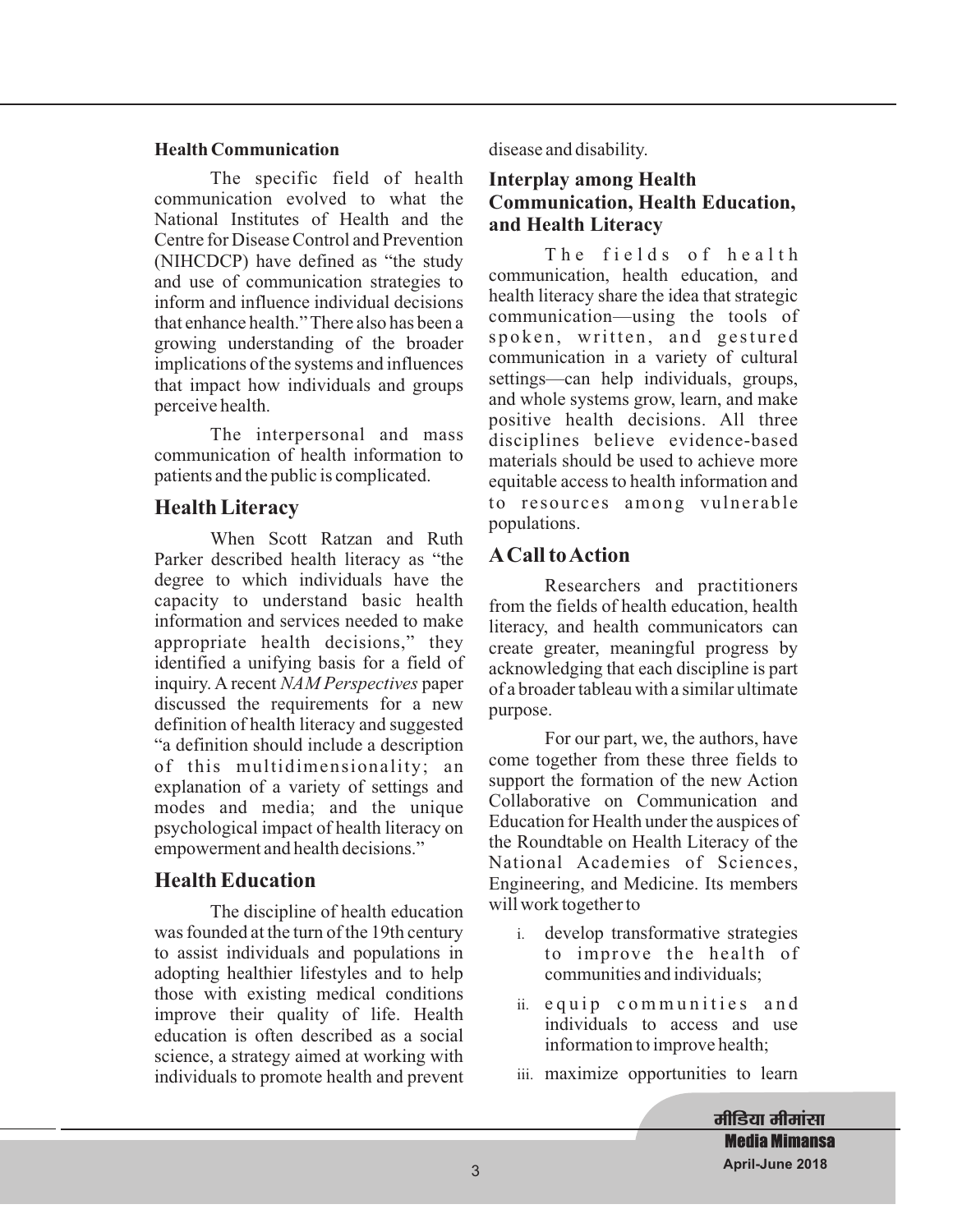effective strategies from one another and identify opportunities to collaborate across sectors; and

iv. engage learners in both formal and informal health educational settings across the life span.

## **Review of literature**

**1.** Thomas M. Steinhart. (2002). Working at the Bar, Sex work and Health Communication in Thailand. Westport, CT: Ablex Publishing.

Steinhart examines these issues in one of the most famous places for sex work-Thailand, a country with an estimated 15,000 sex workers. The sheer scope of this work is impressive. Steinhart started the research in 1988 with the relatively limited aim of "studying condom use among female bar workers and the messages that were likely to promote such use, in order to slow the transmission of AIDS in Thailand and in the international community that makes Bangkok its crossroads".

**2.** Bernard Lawn. The Lost art of Healing. Boston and New York: Houghton Milton Company,1997.

This book aimed at a lay/mainstream audience, The Lost Art of Healing, Lown provides a rare glimpse into doctoring of the past, and he reveals his own dim view of the doctor-patient relationship today and of what this relationship might be in the future.

**3.** Erin L. Sutfin, Jennifer Cornichon Ross,Allison J. Lazard.

An article on "Developing a point-

of- Sale Health Communication Campaign for Cigarillos and Waterpipe Tobacco.".

This article describes the systematic, three-phase process to develop a point-of-sale(POS) health communication campaign to discourage use of WT and Cigarillos among adolescents and young adults.

## **Objective**

- 1. To examine health literacy in health communication.
- 2. To examine how humans interacts in health communication.
- 3. To examine the efforts to improve health communication.
- 4. To develop a shared understanding of health literacy and its relationship to key policy frameworks and health outcomes.

## **Significance of the study**

This study will prove to be helpful in bridging the gap between health communication, health education and health literacy because health communication plays a very crucial role in identifying health education and health literacy. This study will be helpful for patients as well.

## **Sample Design Population for the study**

All the People from Berasia as well as Paramedical staff, Aanganwadi workers, Patients will be the population for the study.

## **Sample Techniques**

Purposive and Convenient Sampling method will be used.

**मीडिया मीमांसा Media Mimansa April-June 2018** 4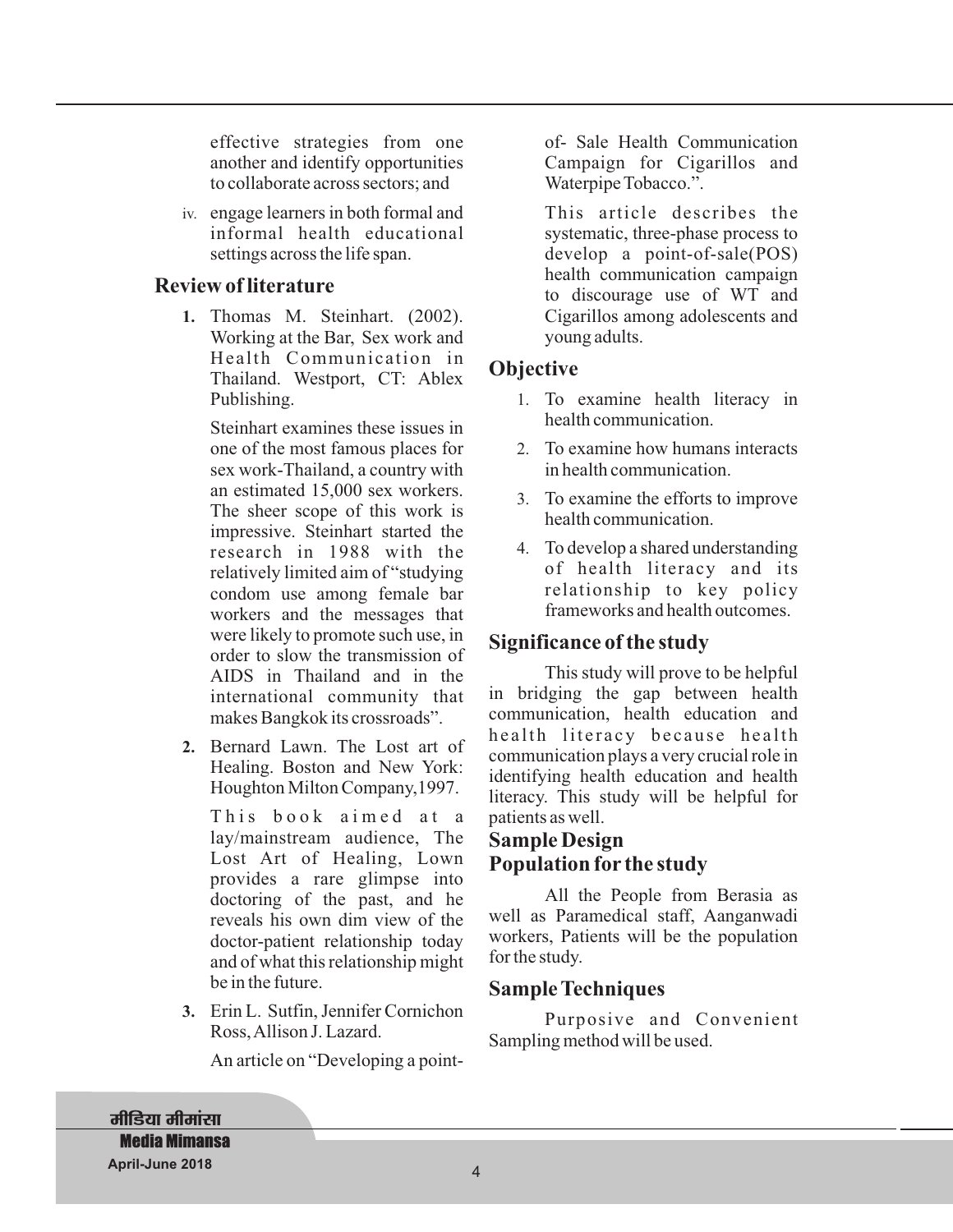### **Tools to be used**

The tool used in the study is selfdesign questionnaire method with likers types of scale as well as open-handed choice.

## **Tools for dataAnalysis**

Manual method is used for data analysis.

## **Area of the Research**

The area of the research is Berasia. It is a town and a nagarpalika (municipality) in Bhopal district in the state of Madhya Pradesh, India.

## **Data interpretation andAnalysis**

## **RQ1: Are you aware about the health literacy?**

In this study 72.2% paramedical staff concluded that they are very much aware about the health literacy, 17.8%paramedical staff concluded that they are much aware about the health literacy, 2% concluded that they can't say, 6%said that they are less aware about the health literacy and 2% said that they are very less aware about the health literacy.

56.4% Aanganwadi workers concluded that they are very much aware about the health literacy,36.2% concluded that they are much aware about the health literacy.

48% patients concluded that they are very much aware about the health literacy, 36% patients concluded that they are much aware about the health literacy.

 $16.4\%$  people of Berasia concluded that they are very much aware about the health literacy, 21.2% concluded that they are much aware about the health literacy, 29% concluded that they are less aware about health literacy and 25.1% concluded that they are very less aware about the health literacy.



## **RQ2. Does health literacy plays an effective role in health communication?**

89.6% paramedical staff concluded that health literacy plays an effective role in health communication,

6% concluded that they are much aware that health literacy plays an effective role in health communication, 0% concluded that they can't say that health literacy plays an effective role in health communication.

76% Aanganwadi workers concluded very much that health literacy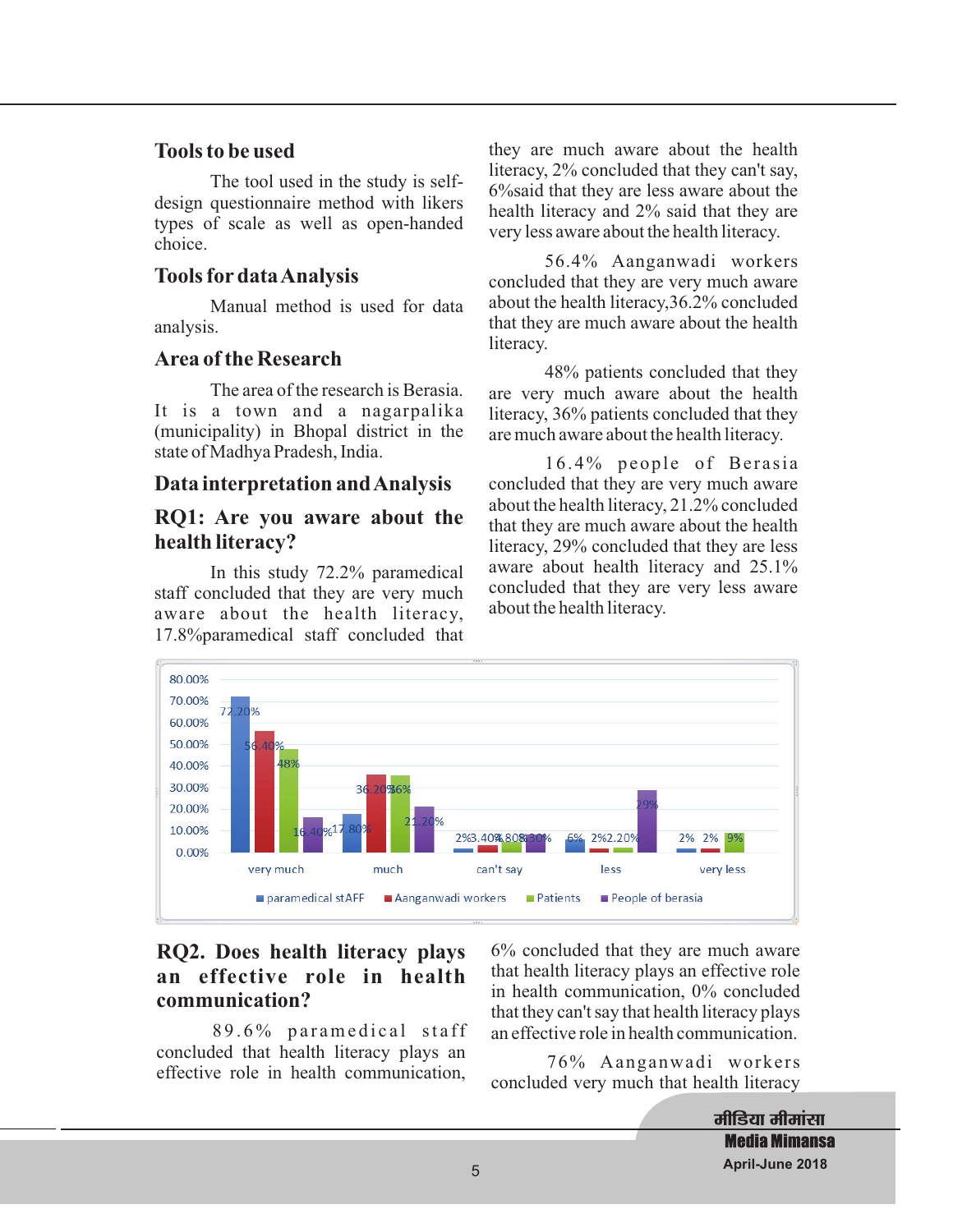

plays a effective role in health communication, 7.4% concluded that they are much aware that health literacy plays an effective role in health communication.

82% patients concluded very much that health literacy plays an effective role in health communication, 7% concluded much that health literacy plays an effective role in health communication.

47.3% people of Berasia concluded very much that health literacy plays an effective role in health communication, 26% people of Berasia concluded much that health literacy plays an major role in health communication.

#### **RQ3. Should everyone be aware about health literacy:**

96% paramedical staff concluded very much that everyone should be aware abut health literacy, 2% staff concluded much that everyone should be aware about

health literacy and 1% staff concluded very less that everyone should be aware about health literacy.

89.2% Aanganwadi workers concluded very much that everyone should be aware abut health literacy, 8% Aanganwadi workers concluded much that everyone should be aware about health literacy.

88.2% patients concluded very much that everyone should be aware abut health literacy, 8% patients concluded much that everyone should be aware about health literacy, 0% patients concluded can't say that everyone should be aware about health literacy.

98% people of Berasia concluded very much that everyone should be aware abut health literacy, 0.8% people of berasia concluded much that everyone

should be aware about health literacy.



**मीडिया मीमांसा Media Mimansa April-June 2018** 6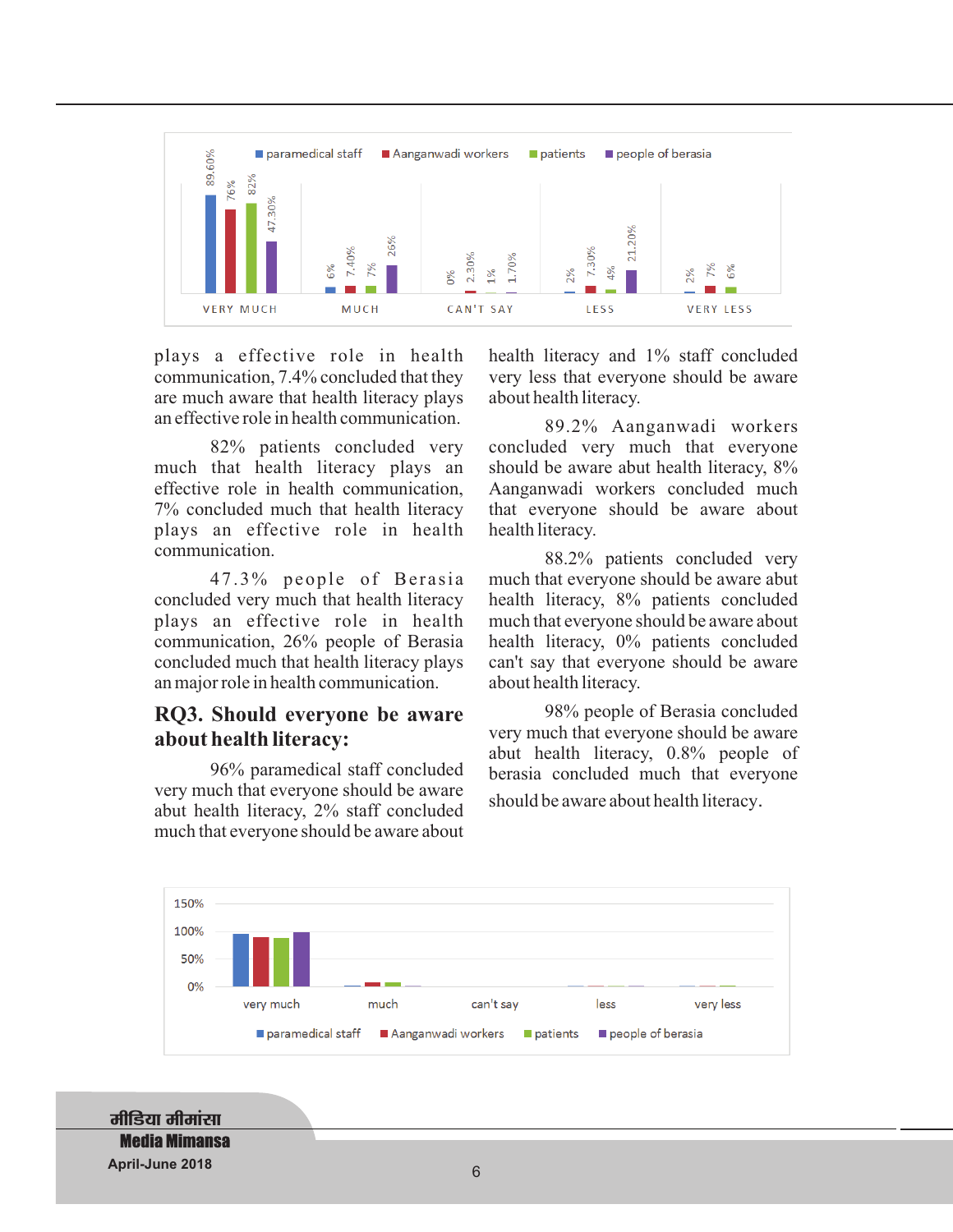### **RQ4. Is health literacy a major part of Health Communication:**

92% paramedical staff concluded very much that health literacy is a major part of Health Communication, 5.4% staff concluded much that health literacy is a major part of health communication.

76% A ang anwadi workers concluded very much that health literacy is a major part of Health Communication, 12% Aanganwadi workers concluded much that health literacy is a major part of health communication.

84% concluded very much that health literacy is a major part of Health Communication, 9% patients concluded much that health literacy is a major part of health communication.

56% people of Berasia concluded very much that health literacy is a major part of Health Communication, 19% people of Berasia concluded much that health literacy is a major part of health communication.



## **RQ5. Humans interact through health communication:**

67% paramedical staff concluded very much that humans interact through health communication,14.5% concluded much that humans interact through health communication, 2% concluded can't say that humans interact through health communication, 8.5% staff concluded less that humans interact through health communication.

concluded very much that humans interact through health communication,19.5% concluded much that humans interact through health communication, 1% concluded can't say that humans interact through health communication.

89% patients concluded very much that humans interact through health communication,4.5% concluded much that humans interact through health communication, 1% concluded can't say that humans interact through health communication.



72.2% Aanganwadi workers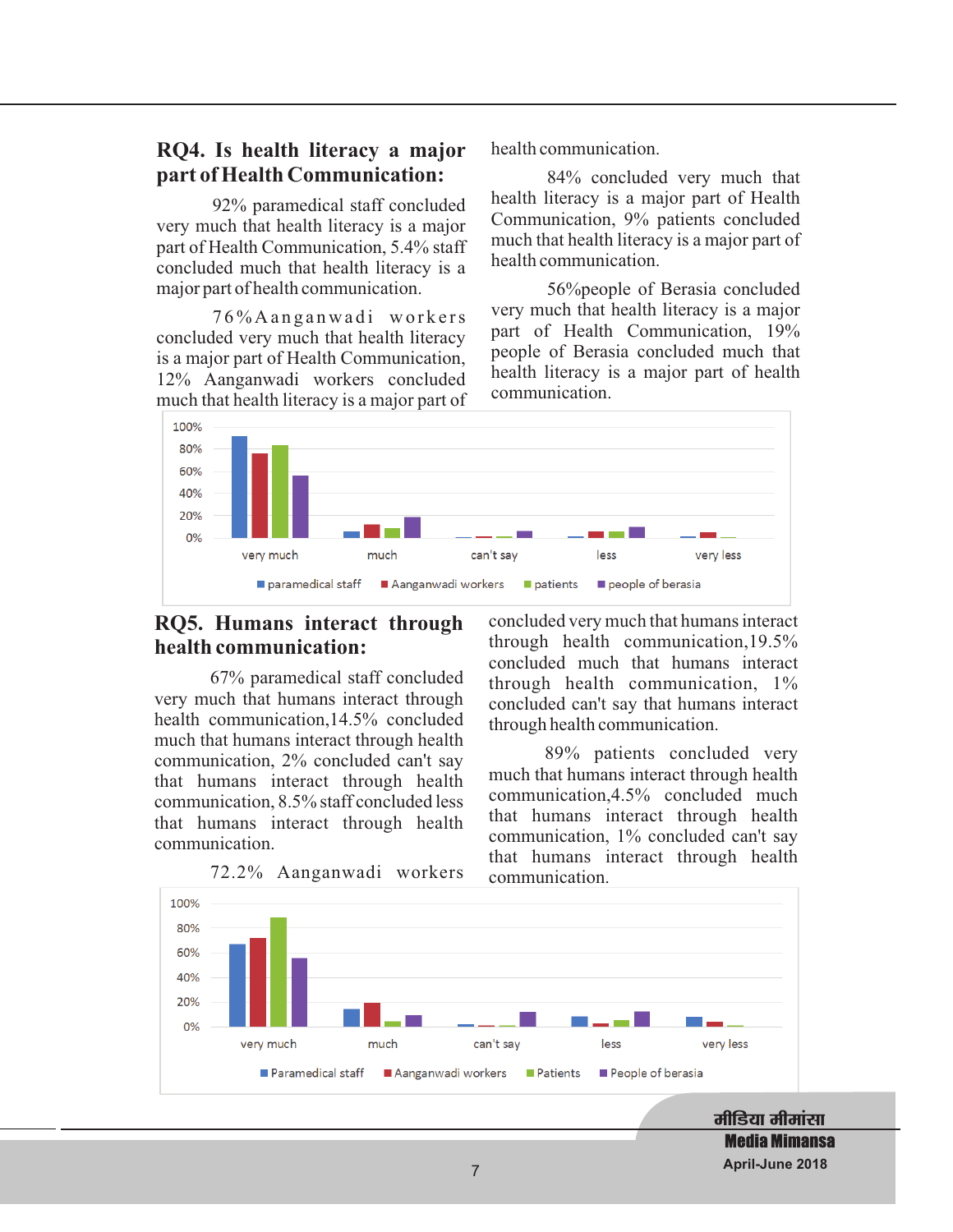56% people of Berasia concluded very much that humans interact through health communication,9.5% concluded much that humans interact through health communication, 12% concluded can't say that humans interact through health communication, 12.5% concluded less that humans interact through health communication and 12% concluded very less that humans interact through heatlth communication.

### **RQ6. Is there any connection between health literacy, health e d u c a t i o n a n d h e a l t h communication?**

96.5% paramedical staff concluded very much that there is a connection between health literacy health education and health communication, 2.5% concluded much that there is connection between health literacy, 0.4%

concluded very less that there is connection between health literacy, health education and health communication.

89.5% Aanganwadi workers concluded very much that there is a connection between health literacy health education and health communication,7.5% concluded much that there is connection between health literacy 1% concluded very less that there is connection between health literacy, health education and health communication.

86.5% patients concluded very much that there is a connection between health literacy health education and health communication, 8.5% concluded much that there is connection between health literacy, health education and health communication, 1% concluded can't say that there is connection between health literacy.



#### **RQ7. Does the health communication should be improved more:**

98.8% paramedical staff concluded that health communication should be improved more and 1.2% staff concluded that health communication should not be improved more.

92% A ang anwadi workers concluded that health communication should be improved more and 8%concluded that health communication

should not be improved more.

96.5% patients concluded that health communication should be improved more and 3.5% patients concluded that health communication should not be improved more.

94.5% people of Berasia concluded that health communication should be improved more and 5.5% concluded that health communication should not be improved more